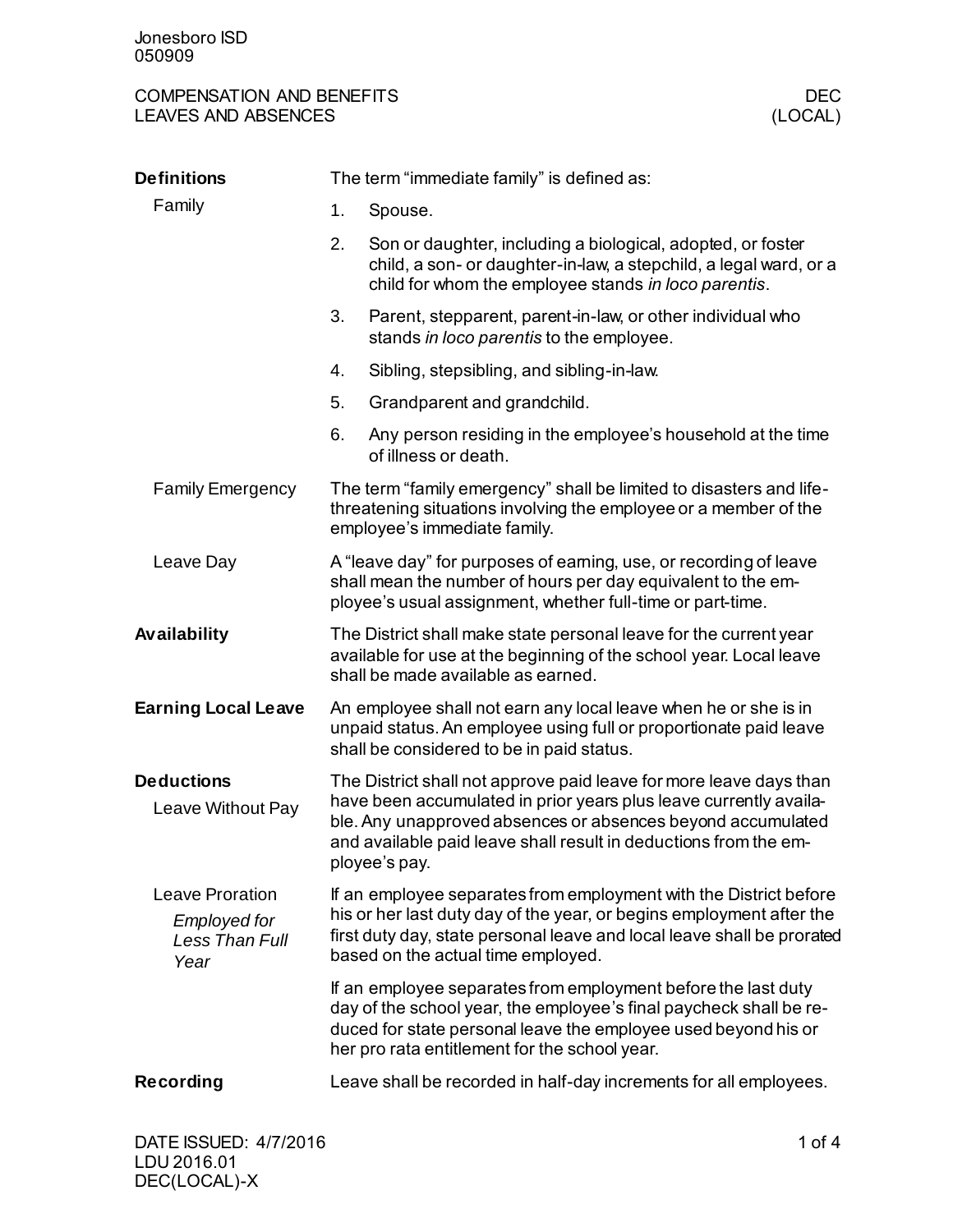| <b>COMPENSATION AND BENEFITS</b><br><b>LEAVES AND ABSENCES</b> |                                                                                                                                                                                                                                                         | <b>DEC</b><br>(LOCAL)                                                                                                                                             |  |  |
|----------------------------------------------------------------|---------------------------------------------------------------------------------------------------------------------------------------------------------------------------------------------------------------------------------------------------------|-------------------------------------------------------------------------------------------------------------------------------------------------------------------|--|--|
| <b>Order of Use</b>                                            |                                                                                                                                                                                                                                                         | Earned compensatory time shall be used before any available paid<br>state and local leave. [See DEAB]                                                             |  |  |
|                                                                | Unless an employee requests a different order, available paid state<br>and local leave shall be used in the following order, as applicable:                                                                                                             |                                                                                                                                                                   |  |  |
|                                                                | 1.                                                                                                                                                                                                                                                      | Local leave.                                                                                                                                                      |  |  |
|                                                                | 2.<br>year.                                                                                                                                                                                                                                             | State sick leave accumulated before the 1995–96 school                                                                                                            |  |  |
|                                                                | 3.                                                                                                                                                                                                                                                      | State personal leave.                                                                                                                                             |  |  |
|                                                                | Use of extended sick leave days shall be permitted only after all<br>available state and local leave has been exhausted.                                                                                                                                |                                                                                                                                                                   |  |  |
| <b>Concurrent Use of</b><br>Leave                              | The District shall require the employee to use paid leave, including<br>compensatory time, concurrently with temporary disability leave.                                                                                                                |                                                                                                                                                                   |  |  |
|                                                                | An employee receiving workers' compensation income benefits<br>may be eligible for paid or unpaid leave. An absence due to a<br>work-related injury or illness shall be designated temporary disabil-<br>ity leave and/or assault leave, as applicable. |                                                                                                                                                                   |  |  |
| <b>Medical Certification</b>                                   | An employee shall submit medical certification of the need for<br>leave if:                                                                                                                                                                             |                                                                                                                                                                   |  |  |
|                                                                | The employee is absent more than three consecutive work-<br>1.<br>days because of personal illness or illness in the immediate<br>family; or                                                                                                            |                                                                                                                                                                   |  |  |
|                                                                | 2.                                                                                                                                                                                                                                                      | The District requires medical certification due to a questiona-<br>ble pattern of absences or when deemed necessary by the<br>supervisor or Superintendent.       |  |  |
|                                                                | In each case, medical certification shall be made by a health-care<br>provider as defined by the Family and Medical Leave Act (FMLA).<br>[See DECA(LEGAL)]                                                                                              |                                                                                                                                                                   |  |  |
|                                                                | Note:                                                                                                                                                                                                                                                   | For District contribution to employee insurance during<br>leave, see CRD(LOCAL).                                                                                  |  |  |
| <b>State Personal Leave</b>                                    | The Board requires employees to differentiate the manner in which<br>state personal leave is used:                                                                                                                                                      |                                                                                                                                                                   |  |  |
| Non-Discretionary<br>Use                                       | 1.                                                                                                                                                                                                                                                      | Non-discretionary use of leave shall be for the same reasons<br>and in the same manner as state sick leave accumulated be-<br>fore May 30, 1995. [See DEC(LEGAL)] |  |  |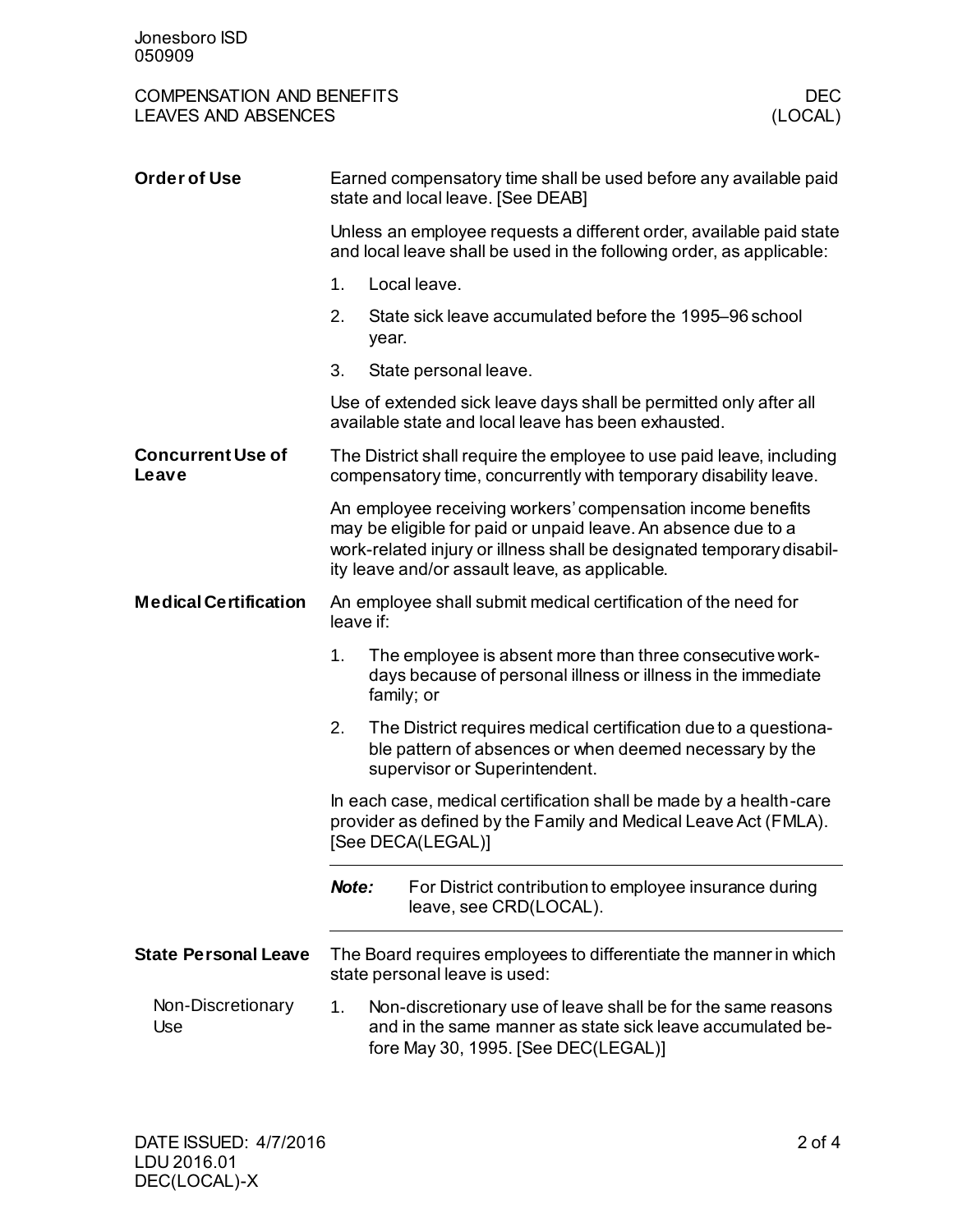| <b>COMPENSATION AND BENEFITS</b><br><b>LEAVES AND ABSENCES</b> |                                                                                                                                                                                                                                                                                                                                                        |                                                                                                                                                                                                                                                                                                                                                                                                                                                                                                                                                                                             | <b>DEC</b><br>(LOCAL) |  |
|----------------------------------------------------------------|--------------------------------------------------------------------------------------------------------------------------------------------------------------------------------------------------------------------------------------------------------------------------------------------------------------------------------------------------------|---------------------------------------------------------------------------------------------------------------------------------------------------------------------------------------------------------------------------------------------------------------------------------------------------------------------------------------------------------------------------------------------------------------------------------------------------------------------------------------------------------------------------------------------------------------------------------------------|-----------------------|--|
|                                                                |                                                                                                                                                                                                                                                                                                                                                        | Non-discretionary use includes leave related to the birth or<br>placement of a child and taken within the first year after the<br>child's birth, adoption, or foster placement.                                                                                                                                                                                                                                                                                                                                                                                                             |                       |  |
| <b>Discretionary Use</b>                                       | 2.                                                                                                                                                                                                                                                                                                                                                     | Discretionary use of leave is at the individual employee's dis-<br>cretion, subject to limitations set out below.                                                                                                                                                                                                                                                                                                                                                                                                                                                                           |                       |  |
| Limitations<br>Request for<br>Leave                            |                                                                                                                                                                                                                                                                                                                                                        | The employee shall submit a written request for discretionary<br>use of state personal leave to the immediate supervisor or de-<br>signee in advance in accordance with administrative regula-<br>tions. In deciding whether to approve or deny state personal<br>leave, the supervisor or designee shall not seek or consider<br>the reasons for which an employee requests to use leave.<br>The supervisor or designee shall, however, consider the effect<br>of the employee's absence on the educational program or<br>District operations, as well as the availability of substitutes. |                       |  |
| Duration of<br>Leave                                           |                                                                                                                                                                                                                                                                                                                                                        | Discretionary use of state personal leave shall not exceed<br>three consecutive workdays.                                                                                                                                                                                                                                                                                                                                                                                                                                                                                                   |                       |  |
| <b>Local Leave</b>                                             |                                                                                                                                                                                                                                                                                                                                                        | All employees shall earn five paid local leave days per school year<br>in accordance with administrative regulations.                                                                                                                                                                                                                                                                                                                                                                                                                                                                       |                       |  |
|                                                                | Local leave shall be noncumulative.                                                                                                                                                                                                                                                                                                                    |                                                                                                                                                                                                                                                                                                                                                                                                                                                                                                                                                                                             |                       |  |
|                                                                | Local leave shall be used according to the terms and conditions of<br>state personal leave. [See STATE PERSONAL LEAVE, above]                                                                                                                                                                                                                          |                                                                                                                                                                                                                                                                                                                                                                                                                                                                                                                                                                                             |                       |  |
| <b>Extended Sick Leave</b>                                     | After all available state and local leave days have been exhausted,<br>a full-time employee shall be granted in a school year a maximum<br>of 20 leave days of extended sick leave to be used for the em-<br>ployee's personal illness or injury or for absences related to the ill-<br>ness or injury of a member of the employee's immediate family. |                                                                                                                                                                                                                                                                                                                                                                                                                                                                                                                                                                                             |                       |  |
|                                                                | A written request for extended sick leave must be accompanied by<br>medical certification of the illness or injury.                                                                                                                                                                                                                                    |                                                                                                                                                                                                                                                                                                                                                                                                                                                                                                                                                                                             |                       |  |
|                                                                | The average daily rate of pay of a substitute (or a proportionate<br>amount established by the Board by personnel classification) shall<br>be deducted for each day of extended sick leave taken, whether or<br>not a substitute is employed.                                                                                                          |                                                                                                                                                                                                                                                                                                                                                                                                                                                                                                                                                                                             |                       |  |
| <b>Temporary Disability</b><br>Leave                           |                                                                                                                                                                                                                                                                                                                                                        | Any full-time employee whose position requires educator certifica-<br>tion by the State Board for Educator Certification or by the District<br>shall be eligible for temporary disability leave. The maximum length<br>of temporary disability leave shall be 180 calendar days. [See<br>DBB(LOCAL) for temporary disability leave placement and<br>DEC(LEGAL) for return to active duty.]                                                                                                                                                                                                  |                       |  |
|                                                                | An employee's notification of need for extended absence due to<br>the employee's own medical condition shall be forwarded to the                                                                                                                                                                                                                       |                                                                                                                                                                                                                                                                                                                                                                                                                                                                                                                                                                                             |                       |  |
| $3$ of $4$<br>DATE ISSUED: 4/7/2016                            |                                                                                                                                                                                                                                                                                                                                                        |                                                                                                                                                                                                                                                                                                                                                                                                                                                                                                                                                                                             |                       |  |